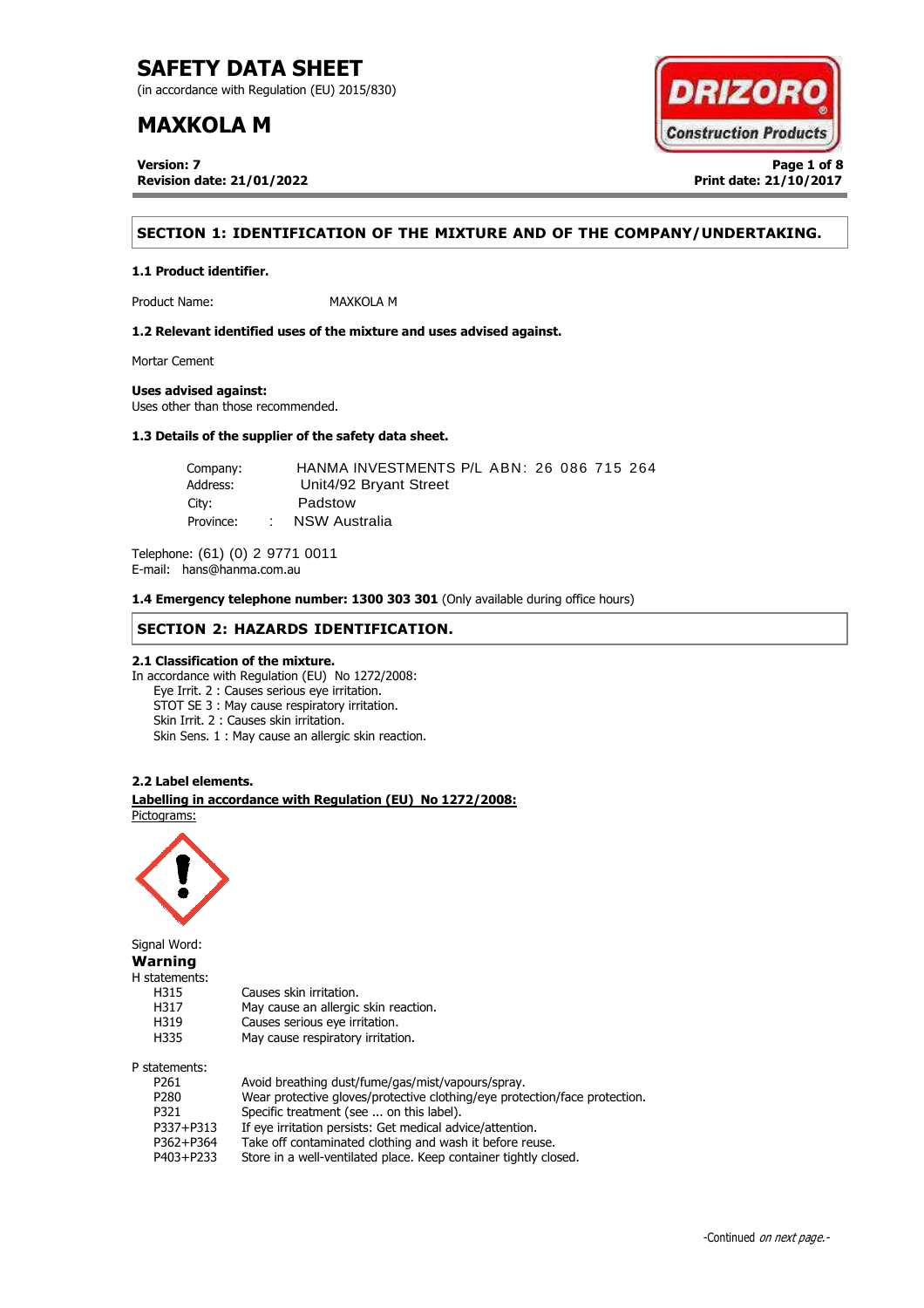(in accordance with Regulation (EU) 2015/830)

# **MAXKOLA M**

**Version: 7 Page 2 of 8**



**Revision date: 21/01/2022 Print date: 21/10/2017**

P501 Dispose of contents/container to ...

#### Contains:

Cement, portland, chemicals

#### **2.3 Other hazards.**

In normal use conditions and in its original form, the product itself does not involve any other risk for health and the environment.

## **SECTION 3: COMPOSITION/INFORMATION ON INGREDIENTS.**

#### **3.1 Substances.**

Not Applicable.

#### **3.2 Mixtures.**

Substances posing a danger to health or the environment in accordance with the Regulation (EC) No. 1272/2008, assigned a Community exposure limit in the workplace, and classified as PBT/vPvB or included in the Candidate List:

| <b>Identifiers</b>                     | <b>Name</b>                 | Concentrate | (*)Classification - Regulation (EC)<br>No 1272/2008                                                          |                                    |
|----------------------------------------|-----------------------------|-------------|--------------------------------------------------------------------------------------------------------------|------------------------------------|
|                                        |                             |             | <b>Classification</b>                                                                                        | specific<br>concentration<br>limit |
| CAS No: 65997-15-1<br>EC No: 266-043-4 | Cement, portland, chemicals | $20 - 50 %$ | Eye Irrit. 2,<br><b>H319 - STOT</b><br>SE 3, H335 -<br>Skin Irrit. 2,<br><b>H315 - Skin</b><br>Sens. 1, H317 |                                    |

(\*)The complete text of the H phrases is given in section 16 of this Safety Data Sheet.

## **SECTION 4: FIRST AID MEASURES.**

IRRITANT PREPARATION. Its repeated or prolonged contact with the skin or mucous membranes can cause irritant symptoms such as reddening of the skin, blisters, or dermatitis. Some of the symptoms may not be immediate. They can cause allergic reactions on the skin.

#### **4.1 Description of first aid measures.**

In case of doubt or when symptoms of feeling unwell persist, get medical attention. Never administer anything orally to persons who are unconscious.

#### **Inhalation.**

Take the victim into open air; keep them warm and calm. If breathing is irregular or stops, perform artificial respiration. Do not administer anything orally. If unconscious, place them in a suitable position and seek medical assistance.

#### **Eye contact**.

If wearing contact lenses, remove them. Wash eyes with plenty of clean and cool water for at least 10 minutes while pulling eyelids up, and seek medical assistance.

#### **Skin contact.**

Remove contaminated clothing. Wash skin vigorously with water and soap or a suitable skin cleaner. **NEVER** use solvents or thinners.

#### **Ingestion.**

If accidentally ingested, seek immediate medical attention. Keep calm. **NEVER** induce vomiting.

### **4.2 Most important symptoms and effects, both acute and delayed.**

Irritant Product, repeated or prolonged contact with skin or mucous membranes can cause redness, blisters or dermatitis, inhalation of spray mist or particles in suspension may cause irritation of the respiratory tract, some symptoms may not be immediate. Can cause allergic reactions.

### **4.3 Indication of any immediate medical attention and special treatment needed.**

In case of doubt or when symptoms of feeling unwell persist, get medical attention. Never administer anything orally to persons who are unconscious.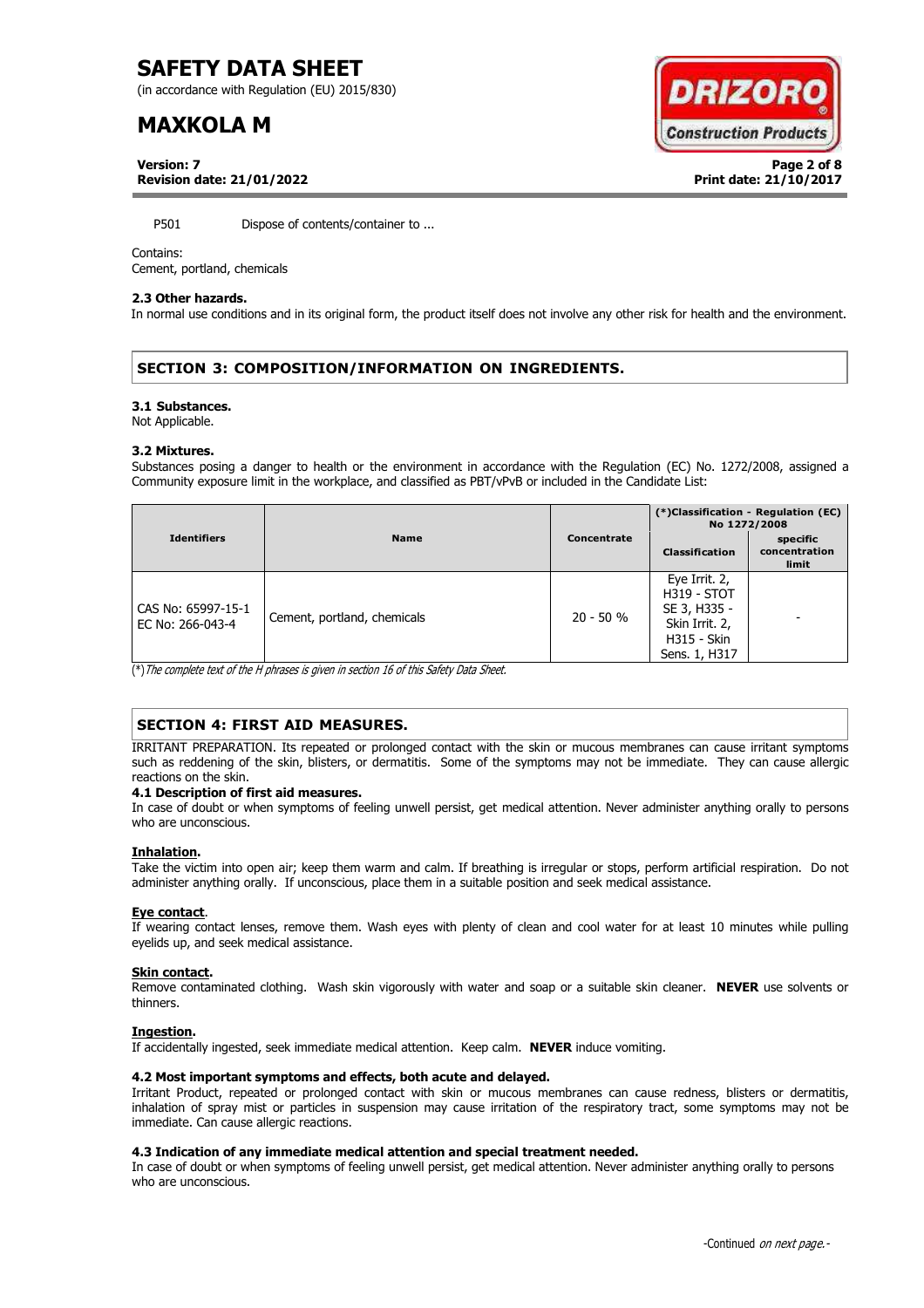(in accordance with Regulation (EU) 2015/830)

# **MAXKOLA M**

**Version: 7 Page 3 of 8 Revision date: 21/01/2022 Print date: 21/10/2017**



## **SECTION 5: FIREFIGHTING MEASURES.**

The product does not present any particular risk in case of fire.

#### **5.1 Extinguishing media.**

#### **Recommended extinguishing methods.**

Extinguisher powder or CO<sub>2</sub>. In case of more serious fires, also alcohol-resistant foam and water spray. Do not use a direct stream of water to extinguish.

#### **5.2 Special hazards arising from the mixture. Special risks.**

Fire can cause thick, black smoke. As a result of thermal decomposition, dangerous products can form: carbon monoxide, carbon dioxide. Exposure to combustion or decomposition products can be harmful to your health.

#### **5.3 Advice for firefighters.**

Use water to cool tanks, cisterns, or containers close to the heat source or fire. Take wind direction into account. Prevent the products used to fight the fire from going into drains, sewers, or waterways.

#### **Fire protection equipment.**

According to the size of the fire, it may be necessary to use protective suits against the heat, individual breathing equipment, gloves, protective goggles or facemasks, and gloves.

## **SECTION 6: ACCIDENTAL RELEASE MEASURES.**

### **6.1 Personal precautions, protective equipment and emergency procedures.**

For exposure control and individual protection measures, see section 8.

### **6.2 Environmental precautions.**

Prevent the contamination of drains, surface or subterranean waters, and the ground.

### **6.3 Methods and material for containment and cleaning up.**

The contaminated area should be immediately cleaned with an appropriate de-contaminator. Pour the decontaminator on the remains in an opened container and let it act various days until no further reaction is produced.

#### **6.4 Reference to other sections.**

For exposure control and individual protection measures, see section 8.

For later elimination of waste, follow the recommendations under section 13.

## **SECTION 7: HANDLING AND STORAGE.**

#### **7.1 Precautions for safe handling.**

For personal protection, see section 8. Never use pressure to empty the containers. They are not pressure-resistant containers. In the application area, smoking, eating, and drinking must be prohibited.

Follow legislation on occupational health and safety.

Keep the product in containers made of a material identical to the original.

### **7.2 Conditions for safe storage, including any incompatibilities.**

Store according to local legislation. Observe indications on the label. Store the containers between 5 and 35° C, in a dry and well-ventilated place, far from sources of heat and direct solar light. Keep far away from ignition points. Keep away from oxidising agents and from highly acidic or alkaline materials. Do not smoke. Prevent the entry of non-authorised persons. Once the containers are open, they must be carefully closed and placed vertically to prevent spills.

The product is not affected by Directive 2012/18/EU (SEVESO III).

**7.3 Specific end use(s).**

Not available.

## **SECTION 8: EXPOSURE CONTROLS/PERSONAL PROTECTION.**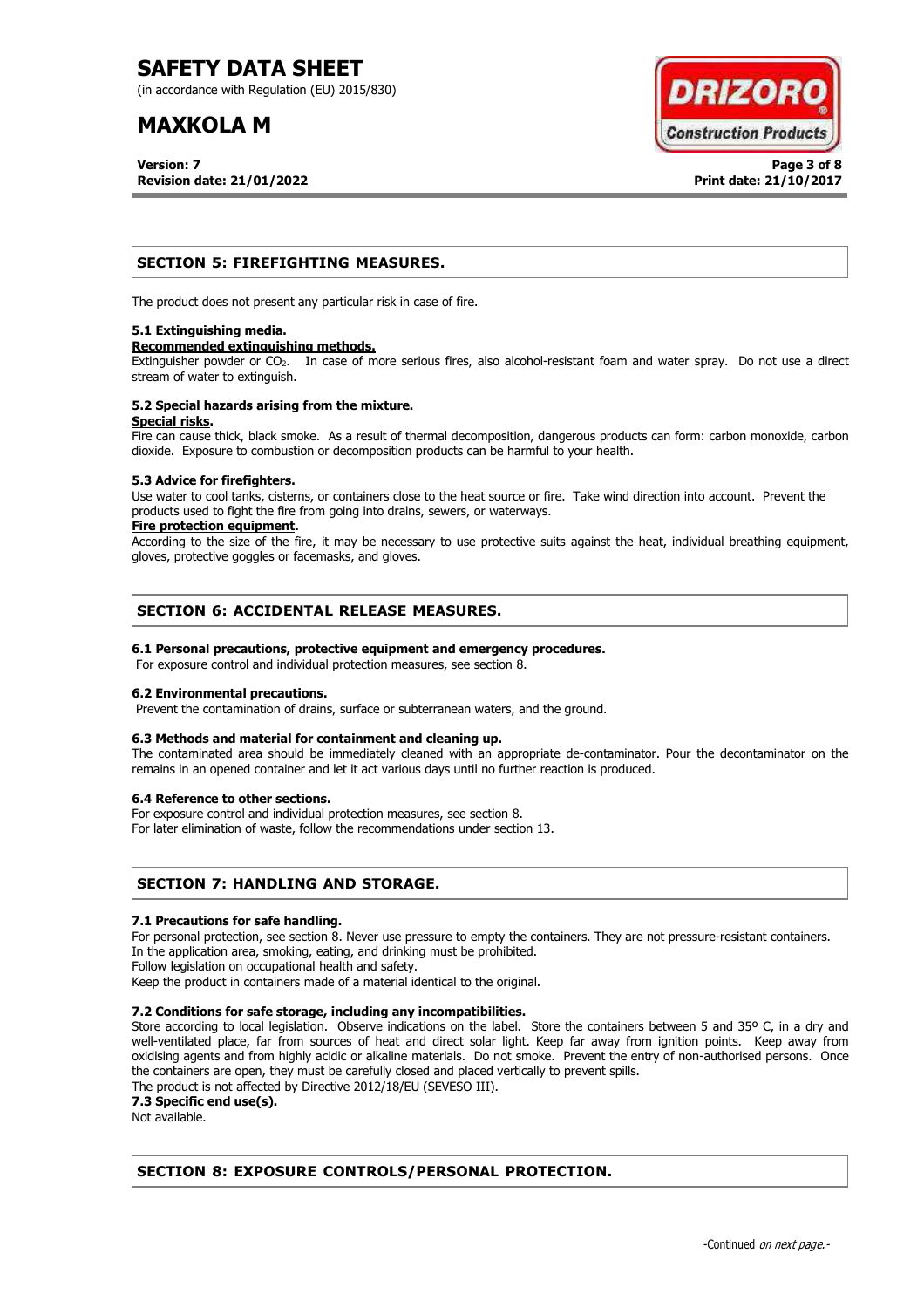(in accordance with Regulation (EU) 2015/830)

# **MAXKOLA M**

**Version: 7 Page 4 of 8 Revision date: 21/01/2022 Print date: 21/10/2017**



### **8.1 Control parameters.**

The product does NOT contain substances with Professional Exposure Environmental Limit Values.The product does NOT contain substances with Biological Limit Values.

## **8.2 Exposure controls.**

## **Measures of a technical nature:**

Provide adequate ventilation, which can be achieved by using good local exhaust-ventilation and a good general exhaust system.

| <b>Concentration:</b>        | <b>100 %</b>                                                                                                                                                                                                                                                                                                        |  |  |
|------------------------------|---------------------------------------------------------------------------------------------------------------------------------------------------------------------------------------------------------------------------------------------------------------------------------------------------------------------|--|--|
| Uses:                        | <b>Mortar Cement</b>                                                                                                                                                                                                                                                                                                |  |  |
| <b>Breathing protection:</b> |                                                                                                                                                                                                                                                                                                                     |  |  |
| PPE:                         | Filter mask for protection against gases and particles.                                                                                                                                                                                                                                                             |  |  |
| Characteristics:             | «CE» marking, category III. The mask must have a wide field of vision and an<br>anatomically designed form in order to be sealed and watertight.                                                                                                                                                                    |  |  |
| CEN standards:               | EN 136, EN 140, EN 405                                                                                                                                                                                                                                                                                              |  |  |
| Maintenance:                 | Should not be stored in places exposed to high temperatures and damp environments before use. Special<br>attention should be paid to the state of the inhalation and exhalation valves in the face adaptor.<br>Read carefully the manufacturer's instructions regarding the equipment's use and maintenance. Attach |  |  |
| Observations:                | the necessary filters to the equipment according to the specific nature of the risk (Particles and aerosols:<br>P1-P2-P3, Gases and vapours: A-B-E-K-AX), changing them as advised by the manufacturer.                                                                                                             |  |  |
| Filter Type needed:          | A2                                                                                                                                                                                                                                                                                                                  |  |  |
| <b>Hand protection:</b>      |                                                                                                                                                                                                                                                                                                                     |  |  |
| PPE:<br>Characteristics:     | Protective gloves against chemicals.<br>«CE» marking, category III.                                                                                                                                                                                                                                                 |  |  |
| CEN standards:               | EN 374-1, En 374-2, EN 374-3, EN 420                                                                                                                                                                                                                                                                                |  |  |
| Maintenance:                 | Keep in a dry place, away from any sources of heat, and avoid exposure to sunlight as much as possible.<br>Do not make any changes to the gloves that may alter their resistance, or apply paints, solvents or<br>adhesives.                                                                                        |  |  |
| Observations:                | Gloves should be of the appropriate size and fit the user's hand well, not being too loose or too tight.<br>Always use with clean, dry hands.                                                                                                                                                                       |  |  |
| Material:                    | Breakthrough time<br>Material thickness<br>PVC (polyvinyl chloride)<br>>480<br>0,35<br>(min.):<br>$(mm)$ :                                                                                                                                                                                                          |  |  |
| Eye protection:              |                                                                                                                                                                                                                                                                                                                     |  |  |
| PPF:                         | Face shield.                                                                                                                                                                                                                                                                                                        |  |  |
| Characteristics:             | «CE» marking, category II. Face and eye protector against splashing liquid.                                                                                                                                                                                                                                         |  |  |
| CEN standards:               | EN 165, EN 166, EN 167, EN 168                                                                                                                                                                                                                                                                                      |  |  |
| Maintenance:                 | Visibility through lenses should be ideal. Therefore, these parts should be cleaned daily. Protectors should<br>be disinfected periodically following the manufacturer's instructions. Make sure that mobile parts move<br>smoothly.                                                                                |  |  |
| Observations:                | Face shields should offer a field of vision with a dimension in the central line of, at least, 150 mm<br>vertically once attached to the frame.                                                                                                                                                                     |  |  |
| <b>Skin protection:</b>      |                                                                                                                                                                                                                                                                                                                     |  |  |
| PPE:                         | Anti-static protective clothing.                                                                                                                                                                                                                                                                                    |  |  |
| Characteristics:             | «CE» marking, category II. Protective clothing should not be too tight or loose in<br>order not to obstruct the user's movements.                                                                                                                                                                                   |  |  |
| CEN standards:               | EN 340, EN 1149-1, EN 1149-2, EN 1149-3, EN 1149-5                                                                                                                                                                                                                                                                  |  |  |
| Maintenance:                 | In order to guarantee uniform protection, follow the washing and maintenance instructions provided by<br>the manufacturer.                                                                                                                                                                                          |  |  |
| Observations:                | The protective clothing should offer a level of comfort in line with the level of protection provided in<br>terms of the hazard against which it protects, bearing in mind environmental conditions, the user's level<br>of activity and the expected time of use.                                                  |  |  |
| PPE:<br>Characteristics:     | Anti-static safety footwear.<br>«CE» marking, category II.                                                                                                                                                                                                                                                          |  |  |
| CEN standards:               | EN ISO 13287, EN ISO 20344, EN ISO 20346                                                                                                                                                                                                                                                                            |  |  |
| Maintenance:                 | The footwear should be checked regularly                                                                                                                                                                                                                                                                            |  |  |
| Observations:                | The level of comfort during use and acceptability are factors that are assessed very differently depending<br>on the user. Therefore, it is advisable to try on different footwear models and, if possible, different<br>widths.                                                                                    |  |  |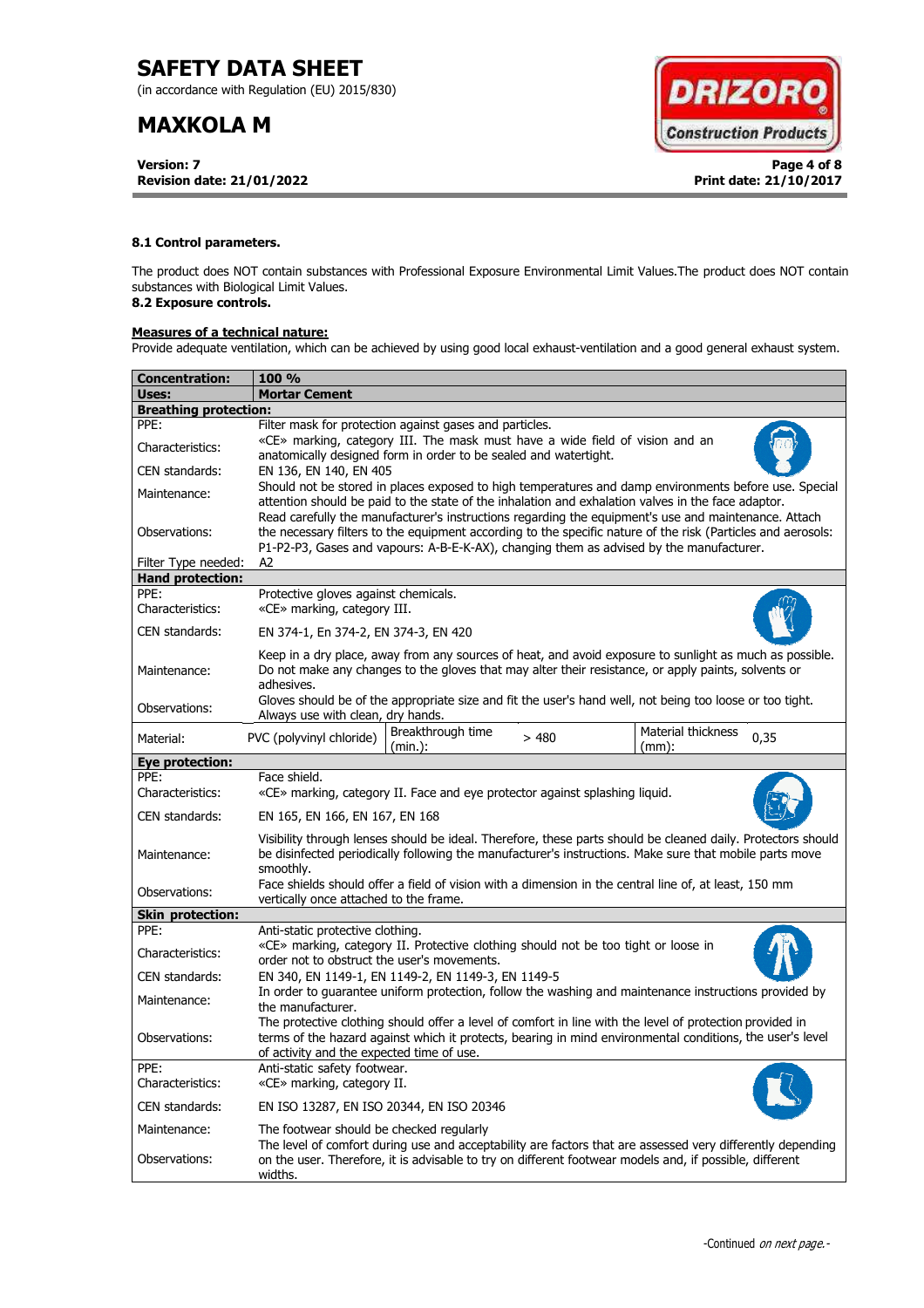(in accordance with Regulation (EU) 2015/830)

## **MAXKOLA M**

**Version: 7 Page 5 of 8 Revision date: 21/01/2022 Print date: 21/10/2017**



## **SECTION 9: PHYSICAL AND CHEMICAL PROPERTIES.**

### **9.1 Information on basic physical and chemical properties.**

Appearance:Odourless powder with characteristic colour Colour: N.A./N.A. Odour:N.A./N.A. Odour threshold:N.A./N.A. pH:11 -13.5 Melting point: > 1000 °C °C Boiling Point: N.A./N.A. Flash point: N.A./N.A. Evaporation rate: N.A./N.A. Inflammability (solid, gas): N.A./N.A. Lower Explosive Limit: N.A./N.A. Upper Explosive Limit: N.A./N.A. Vapour pressure: N.A./N.A. Vapour density:N.A./N.A. Relative density:  $1.25 - 1.40$  g/cm<sup>3</sup> Solubility:N.A./N.A. Liposolubility: N.A./N.A. Hydrosolubility: En contacto con agua precipita Partition coefficient (n-octanol/water): N.A./N.A. Auto-ignition temperature: N.A./N.A. Decomposition temperature: N.A./N.A. Viscosity: N.A./N.A. Explosive properties: N.A./N.A. Oxidizing properties: N.A./N.A. N.A./N.A.= Not Available/Not Applicable due to the nature of the product

### **9.2 Other information.**

Pour point: N.A./N.A. Blink: N.A./N.A. Kinematic viscosity: N.A./N.A. N.A./N.A.= Not Available/Not Applicable due to the nature of the product

## **SECTION 10: STABILITY AND REACTIVITY.**

#### **10.1 Reactivity.**

The product does not present hazards by their reactivity.

### **10.2 Chemical stability.**

Unstable in contact with: - Acids.

### **10.3 Possibility of hazardous reactions.**

Neutralization can occur on contact with acids.

#### **10.4 Conditions to avoid.**

- Avoid contact with acids.

#### **10.5 Incompatible materials.**

Avoid the following materials: - Acids.

#### **10.6 Hazardous decomposition products.**

Depending on conditions of use, can be generated the following products: - Corrosive vapors or gases.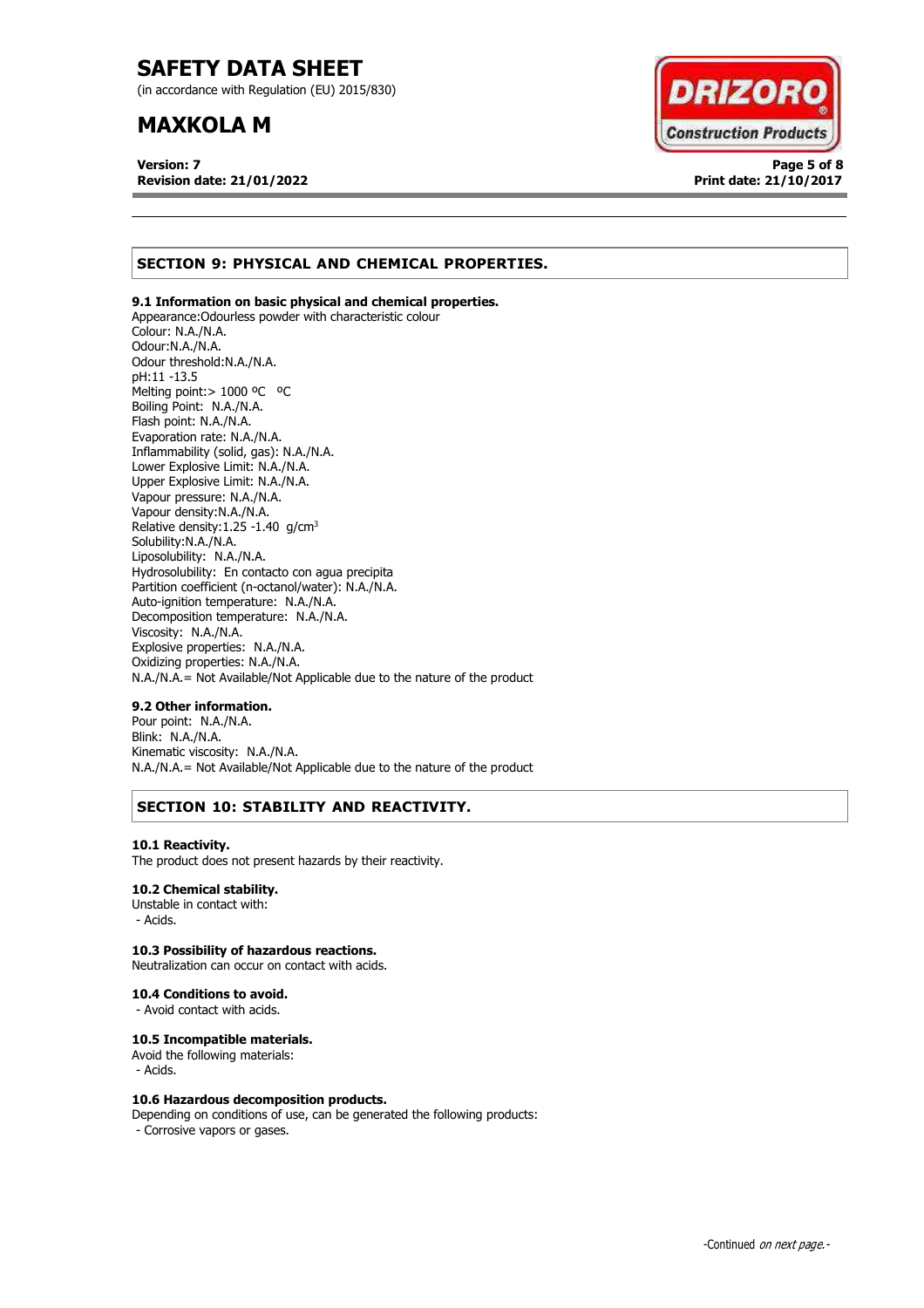(in accordance with Regulation (EU) 2015/830)

## **MAXKOLA M**

**DRIZOR Construction Products** 

**Version: 7 Page 6 of 8 Revision date: 21/01/2022 Print date: 21/10/2017**

## **SECTION 11: TOXICOLOGICAL INFORMATION.**

IRRITANT PREPARATION. Splatters in the eyes can cause irritation.

IRRITANT PREPARATION. The inhalation of spray mist or suspended particulates can irritate the respiratory tract. It can also cause serious respiratory difficulties, central nervous system disorders, and in extreme cases, unconsciousness.

IRRITANT PREPARATION. Its repeated or prolonged contact with the skin or mucous membranes can cause irritant symptoms such as reddening of the skin, blisters, or dermatitis. Some of the symptoms may not be immediate. They can cause allergic reactions on the skin.

## **11.1 Information on toxicological effects.**

There are no tested data available on the product. Repeated or prolonged contact with the product can cause the elimination of oil from the skin, giving rise to non-allergic contact dermatitis and absorption of the product through the skin.

Splatters in the eyes can cause irritation and reversible damage.

a) acute toxicity; Not conclusive data for classification.

b) skin corrosion/irritation; Product classified: Skin irritant, Category 2: Causes skin irritation.

c) serious eye damage/irritation; Product classified: Eye irritation, Category 2: Causes serious eye irritation.

d) respiratory or skin sensitisation; Product classified: Skin sensitiser, Category 1: May cause an allergic skin reaction.

e) germ cell mutagenicity; Not conclusive data for classification.

f) carcinogenicity; Not conclusive data for classification.

g) reproductive toxicity; Not conclusive data for classification.

h) STOT-single exposure; Product classified: Specific target organ toxicity following a single exposure, Category 3:

i) STOT-repeated exposure; Not conclusive data for classification.

j) aspiration hazard; Not conclusive data for classification.

## **SECTION 12: ECOLOGICAL INFORMATION.**

#### **12.1 Toxicity.**

No information is available regarding the ecotoxicity of the substances present.

#### **12.2 Persistence and degradability.**

No information is available about persistence and degradability of the product.

#### **12.3 Bioaccumulative potencial.**

No information is available regarding the bioaccumulation of the substances present.

## **12.4 Mobility in soil.**

No information is available about the mobility in soil. The product must not be allowed to go into sewers or waterways. Prevent penetration into the ground.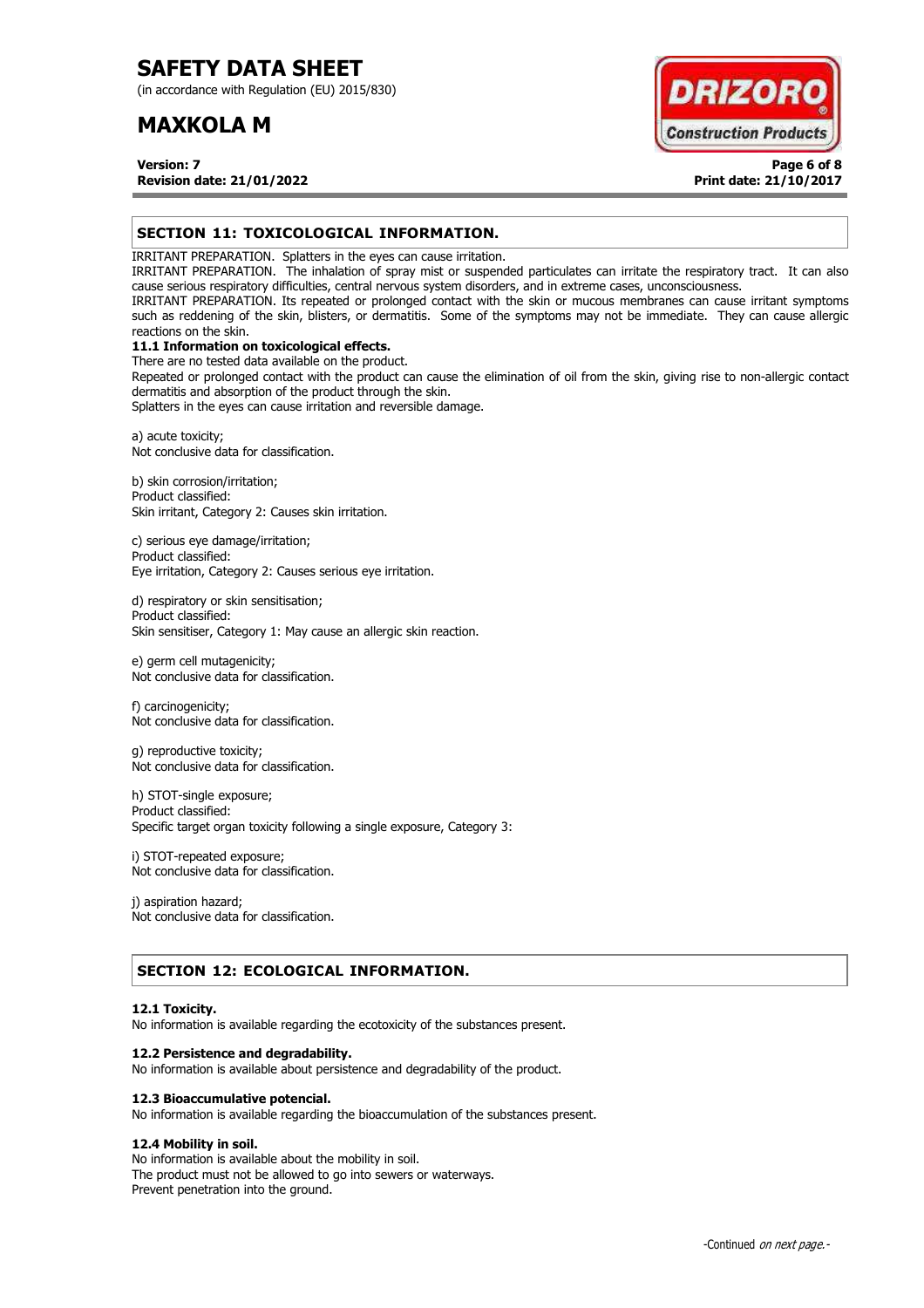(in accordance with Regulation (EU) 2015/830)

# **MAXKOLA M**

**Version: 7 Page 7 of 8 Revision date: 21/01/2022 Print date: 21/10/2017**



#### **12.5 Results of PBT and vPvB assessment.**

No information is available about the results of PBT and vPvB assessment of the product.

### **12.6 Other adverse effects.**

No information is available about other adverse effects for the environment.

### **SECTION 13 DISPOSAL CONSIDERATIONS.**

#### **13.1 Waste treatment methods.**

Do not dump into sewers or waterways. Waste and empty containers must be handled and eliminated according to current, local/national legislation.

Follow the provisions of Directive 2008/98/EC regarding waste management.

### **SECTION 14: TRANSPORT INFORMATION.**

Transportation is not dangerous. In case of road accident causing the product's spillage, proceed in accordance with point 6. **14.1 UN number.**

Transportation is not dangerous.

#### **14.2 UN proper shipping name.**

Description: ADR: Transportation is not dangerous.<br>IMDG: Transportation is not dangerous. Transportation is not dangerous. ICAO: Transportation is not dangerous.

#### **14.3 Transport hazard class(es).**

Transportation is not dangerous.

#### **14.4 Packing group.**

Transportation is not dangerous.

#### **14.5 Environmental hazards.**

Transportation is not dangerous.

## **14.6 Special precautions for user.**

Transportation is not dangerous.

#### **14.7 Transport in bulk according to Annex II of MARPOL and the IBC Code.**

Transportation is not dangerous.

### **SECTION 15: REGULATORY INFORMATION.**

#### **15.1 Safety, health and environmental regulations/legislation specific for the mixture.**

The product is not affected by the Regulation (EC) No 1005/2009 of the European Parliament and of the Council of 16 September 2009 on substances that deplete the ozone layer.

Volatile organic compound (VOC) VOC content (p/p): 0 % VOC content: 0 g/l

The product is not affected by Directive 2012/18/EU (SEVESO III).

The product is not affected by Regulation (EU) No 528/2012 concerning the making available on the market and use of biocidal products.

The product is not affected by the procedure established Regulation (EU) No 649/2012, concerning the export and import of dangerous chemicals.